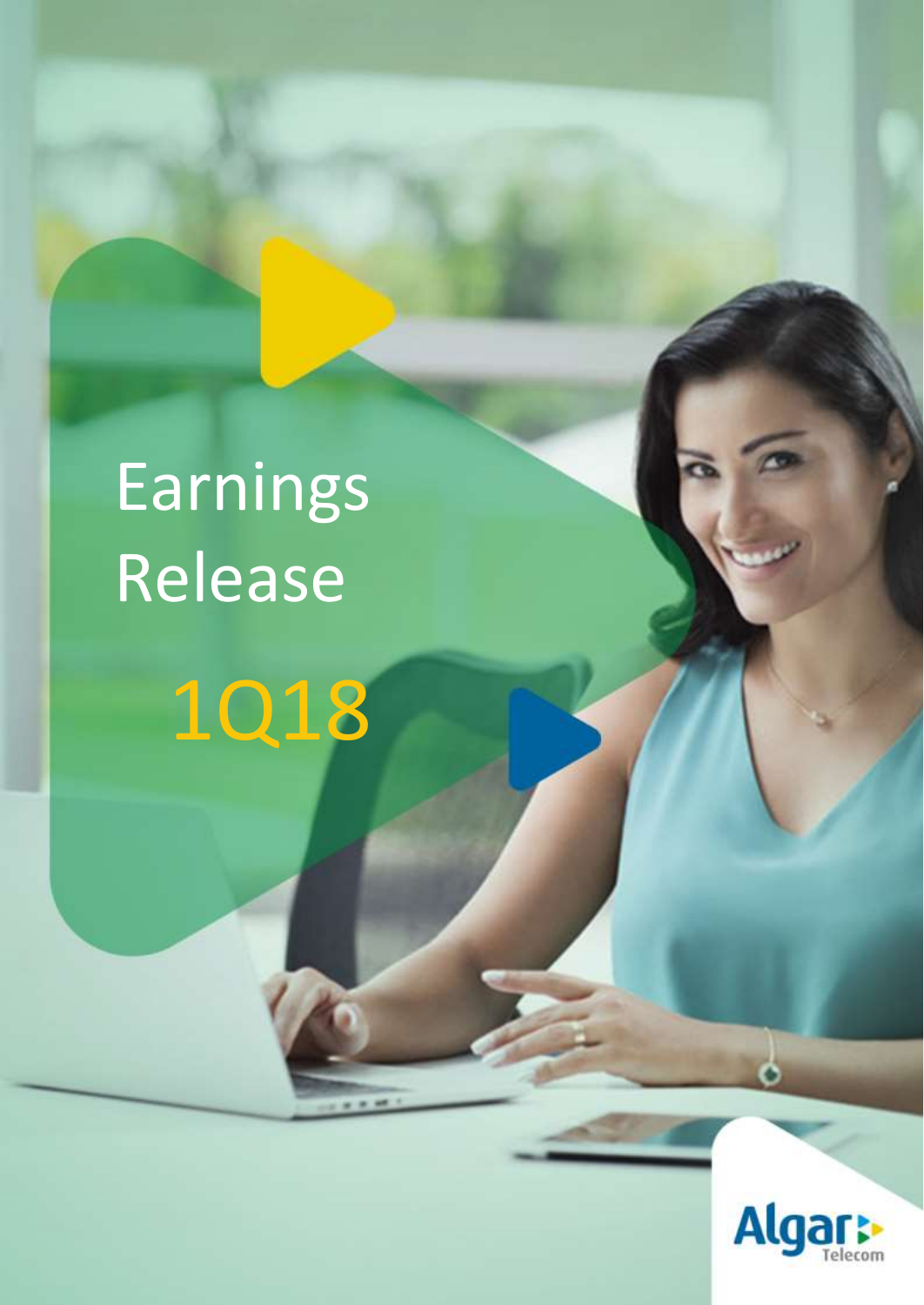

### +8.2%

B2B gross revenue in the Telecom segment grew by 8.2%.

## 39.1%

EBITDA margin reached 39.1% in Telecom and 29.8% consolidated.

### +68.5%

Consolidated net income increased by 68.5%.

**Uberlândia – MG, May 2018** – Algar Telecom, a telecom services company in the corporate (B2B) and retailing (B2C) segments, releases its earnings for the first quarter of 2018 (1Q18).

Our interim and consolidated statements were compiled in accordance with International Financial Reporting Standards IAS 34 for Interim Financial Information issued by the International Accounting Standards Board ("IASB") and CPC 21 (R1) - Interim Financial Statements issued by the Accounting Pronouncements Committee ("CPC"), Brazilian accounting practices ("BRGAAP") and Brazilian Securities Commission ("CVM") rules, in local currency (Reais, R\$). Unless stated otherwise, comparisons relate to the 1st quarter of 2017 (1Q17).



**Investor Relations contacts** ri.algartelecom.com.br [ri@algartelecom.com.br](mailto:ri@algartelecom.com.br) (+55 34) 3256-2978 Rua José Alves Garcia, 415 – Uberlândia - MG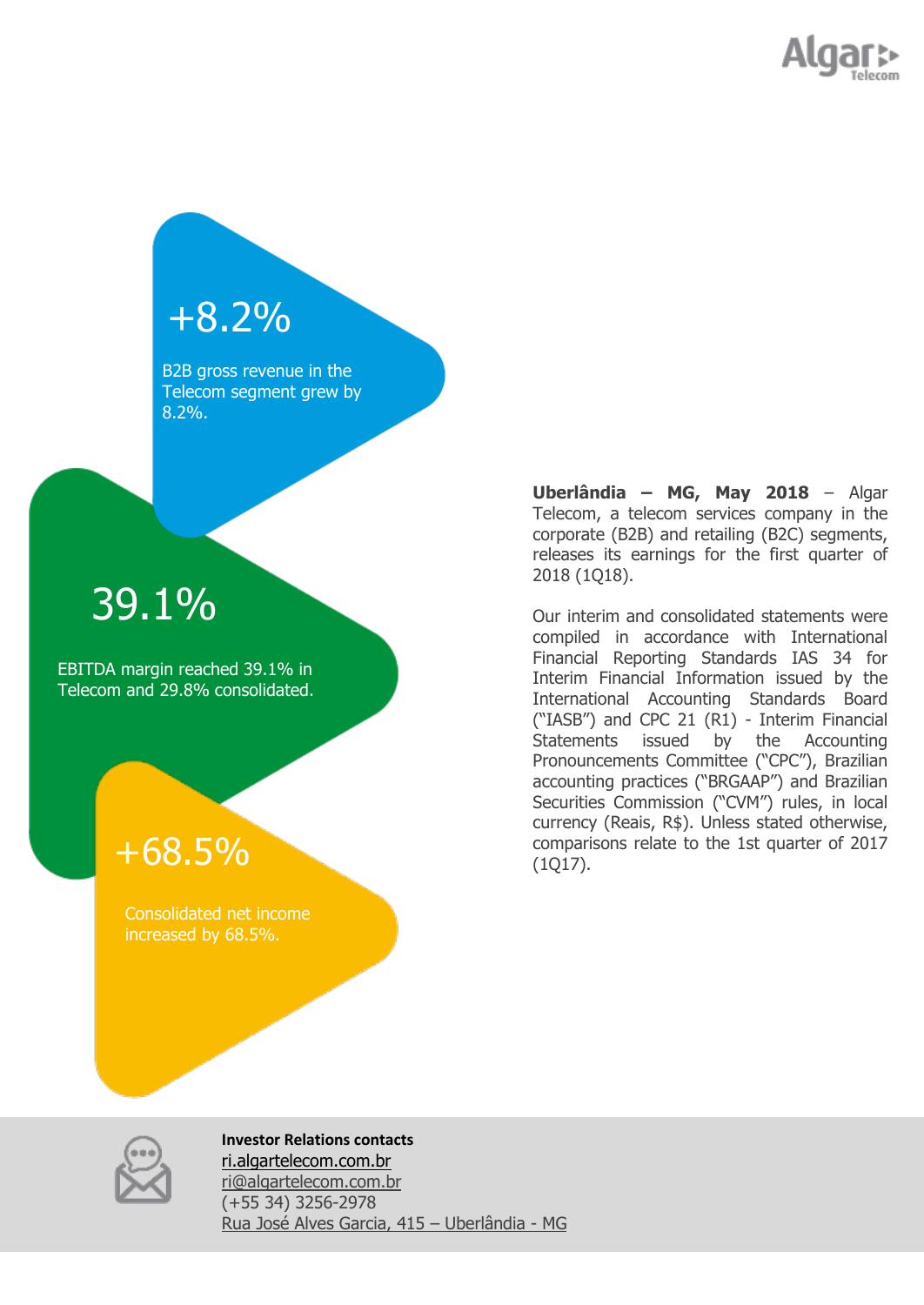

#### **CORPORATE PROFILE**

As a leading service provider company in the telecommunications sector operating in both the corporate (B2B) and retail (B2C) segments, our core focus is B2B services due to their attractiveness and the growth potential in services targeting these customers. We believe that our extensive infrastructure based on modern technology supported by a fiber optic network of approximately 48,500 km in 8 states, 336 cities and the Federal District (Brasilia), and our close, personalized service - consultative role - and effective customer service give us an edge in the market. In addition to the telecom segment, we are also operating in the Tech - BPO/Managed IT segment offering services and solutions for Business Process Outsourcing (BPO) and IT support for corporate clients.



Share of Consolidated Gross Revenues – 1Q18

#### **TELECOM SEGMENT**

Our Telecom infrastructure covers Brazil's leading economic centers such as Minas Gerais, São Paulo, the Federal District, Rio de Janeiro, Mato Grosso do Sul, Goiás, Paraná, Santa Catarina and Rio Grande do Sul. A combination of extensive infrastructure built with modern fiber optic technology, plus quality products and services recognized by our clients, as well as our advisory services, is reflected in our corporate contracts, which presented a renewal rate of 96.94% in 1Q18.

According to a survey conducted biannually by Expertise<sup>1</sup>, in 2016, 94% of our medium and large sized B2B customers were 'satisfied' or 'very satisfied' with our products and services. On the same lines, our B2C service was recognized by the Reclame AQUI² consumer website in 2017. For the second consecutive time, we took 1st place in the "Best Company for Consumers - Telecommunications Sector" category. Also in this respect, we were ranked 1st on the Service Performance Index (local acronym IDA) more often than our telecom competitors, according to data released by ANATEL for 2017 and the first 2 months of 2018.

At the end of March 2018, the Telecom segment accounted for 73% and B2B customers accounted for 56% of our Company's total revenue.

<sup>1</sup> This research institute has been conducting quantitative and qualitative surveys since 2004 using different techniques to reconcile technology with innovative web, mobile and social media solutions.

<sup>2</sup> Brazilian consumer complaints website covering service, purchase, sale, products and services. It is used by 15 million consumers and 120,000 companies are covered.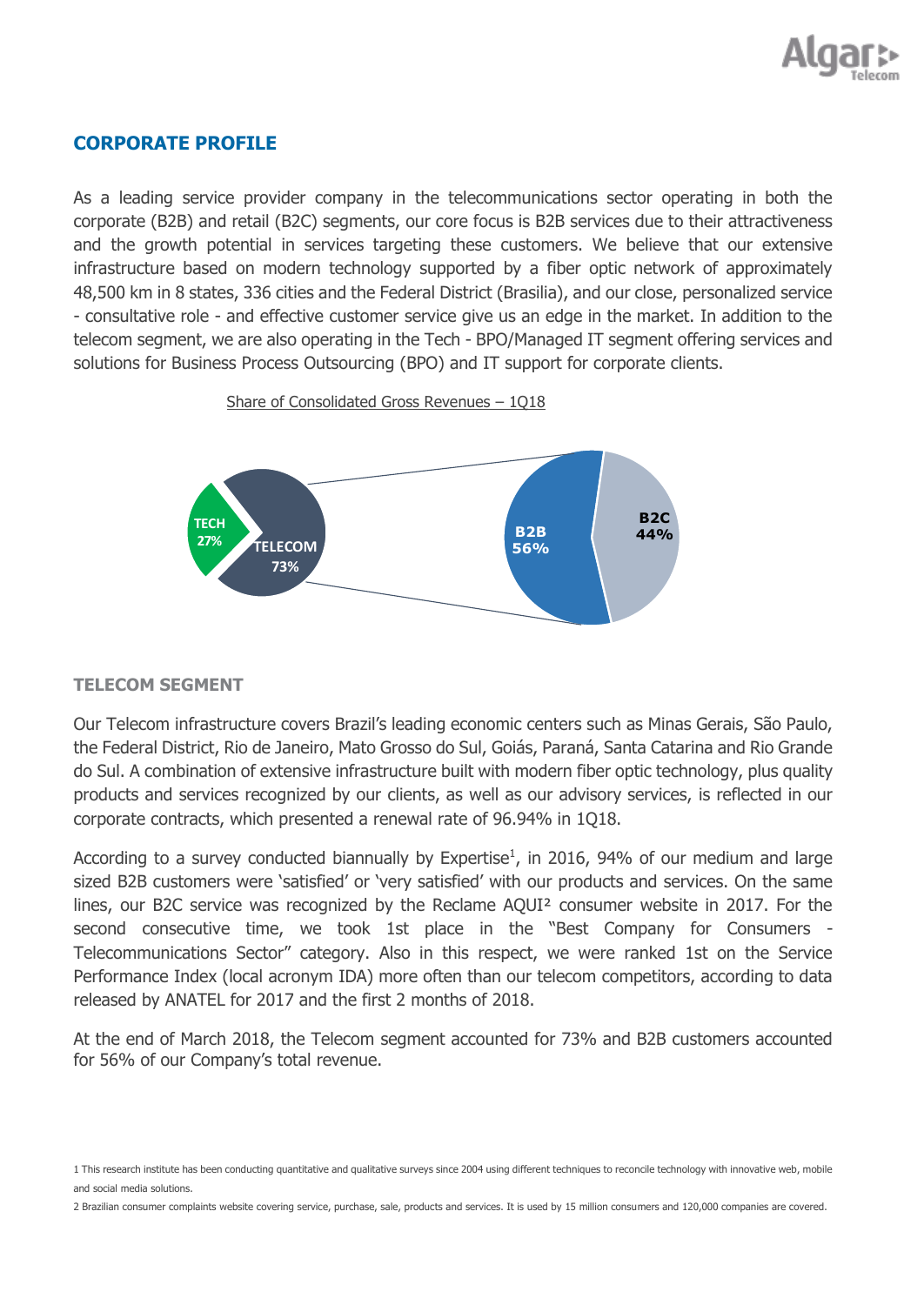





#### **B2B**

Our B2B offering is based on a combination of extensive infrastructure using modern technology supported by approximately 48,500 km of fiber optic network, of which: (a) 37,500 km ensures capillarity and access for the Southeast, South and Mid-West regions of Brazil, including 17,000 km in metro regions connecting more than 3,300 on-net buildings; and (b) 11,000 km of undersea cable to connect the cities of Praia Grande (SP) and Fortaleza (CE) to Boca Raton (Florida); and a portfolio of services that include data links with dedicated IP, voice over IP services, Ethernet, clear channel and network security services as well as standardized technology products that deliver comprehensives services for our customers, such as Cloud, hosting, colocation, videoconferencing, managed services, virtual PBXs, and Anti-DDoS (Distributed Denial of Service) attack protection.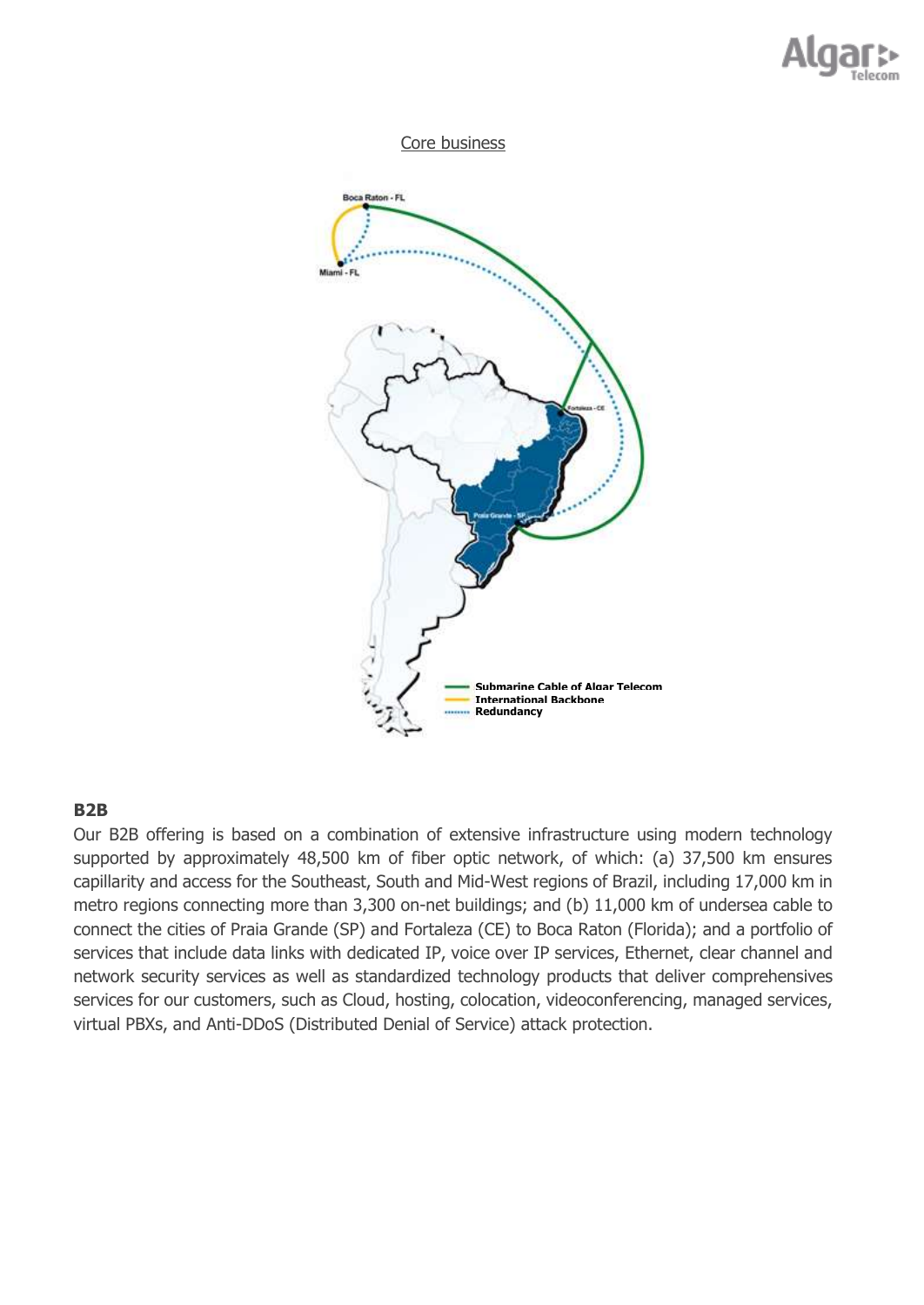

#### Network and regional offices



We now have 26 regional offices to ensure proximity to our corporate clients. Our marketing and consulting services operate from their own units staffed by technical and commercial consultants enabling our growth in this market while delivering more added value to our corporate B2B, micro and small business (locally known as "MPE") and wholesale customers.

B2B customers are the major growth focus for Algar Telecom. This strategy shows great growth potential due to low penetration rates of connectivity services in Brazil. Our focus is growing our networks to cover attractive regions detected by georeferencing locations with the highest numbers of potential B2B customers. We have also invested in network densification to provide products and services for smaller B2B customers thus enabling growth, scale gains and higher levels of efficiency through better use of existing assets and structure.

#### **B2C**

In the B2C segment, we are the leading service provider in our region of origin, covering 87 municipalities in the states of Minas Gerais, São Paulo, Goiás and Mato Grosso do Sul, where we have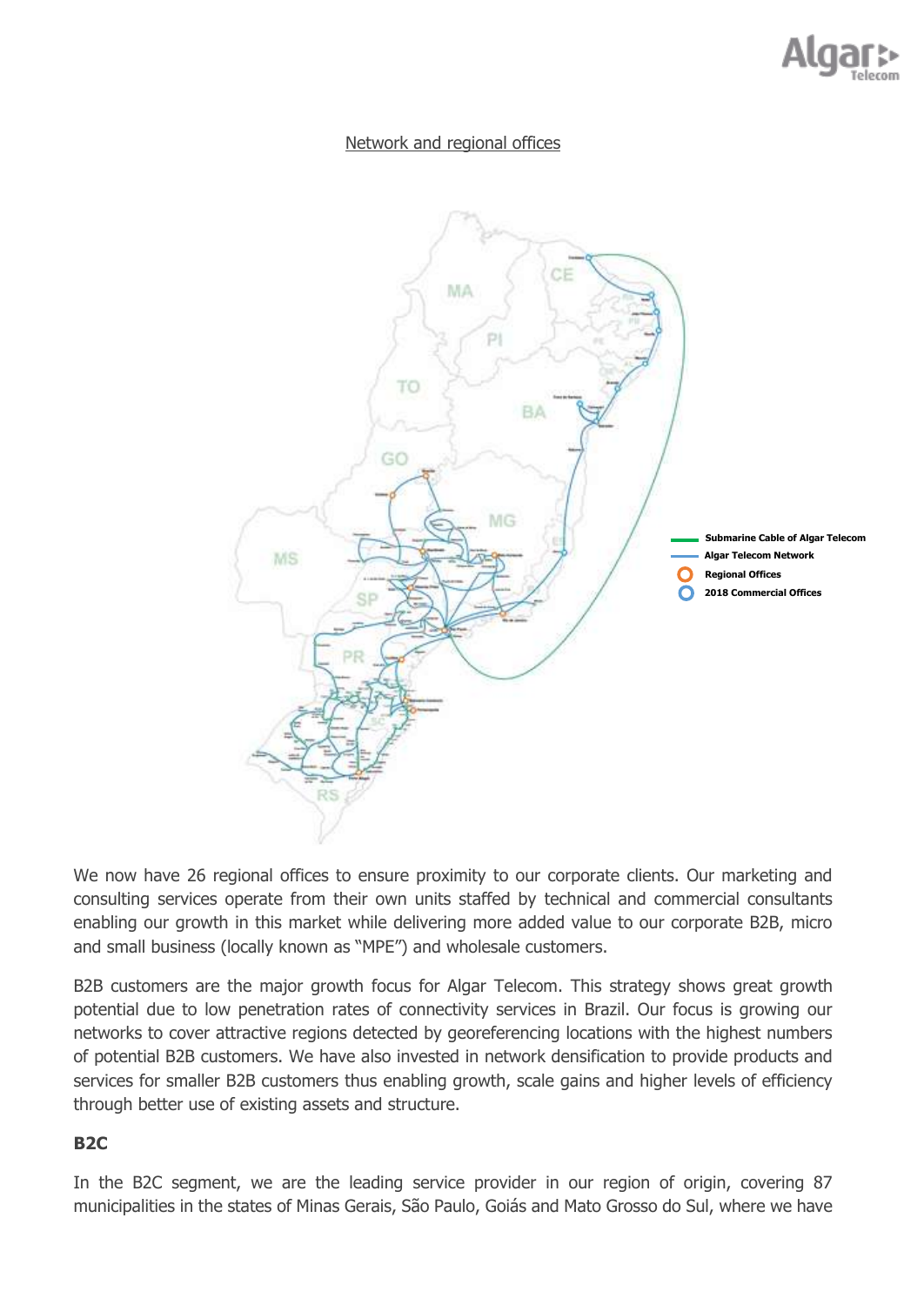

been doing business for over 60 years. Our 2017 market shares in this region were 78% in fixed-line broadband, 36% in pay-TV and 33% in mobile telephony (ANATEL data for March 2018).

Through our strategy of x-play converging offerings with duo-play, triple-play, quadruple-play (fixed and mobile broadband, fixed-line telephony, mobile, pay-TV and value-added services) possibilities, more than 1.2 million B2C customers use leading edge services and products over modern mobile networks (3G, 4G and 4.5G) on 700Mhz, 850Mhz, 1.800Mhz and 2.100Mhz frequency bands, as well as an extensive fixed-line broadband network with 450,000 customers, 50% of whom are using UBL services (10 - 200Mbps speeds), with xDSL, HFC and GPON technologies.

#### **TECH – BPO/Managed IT SEGMENT**

Our Tech – BPO/Managed IT segment is present in Brazil and Latin America offering remote assistance through customized business processes across three fronts, in order of relevance: (a) Customer Relationship Management, in which we offer our clients higher levels of efficiency for sales, customer service and backoffice, credit and collection and retention; (b) Managed Technology Environment, in which we primarily offer managed IT services with user support and IT (hardware and software) monitoring and support and application/ system development and maintenance, and to a lesser extent IT infrastructure/data storage for colocation, hosting and cloud models; and (c) Managed Telecom Services, for which we market and sell network implementation, maintenance and monitoring services for other operators.

In order to better serve our Brazilian customers in Latin America, we have 3 commercial offices in Mexico, Colombia and Argentina. In 2017, we were awarded 1st place for customer satisfaction with business-process outsourcing by Instituto MES<sup>3</sup> and ranked leader in innovation and competitive strategy for call centers by "Frost & Sullivan".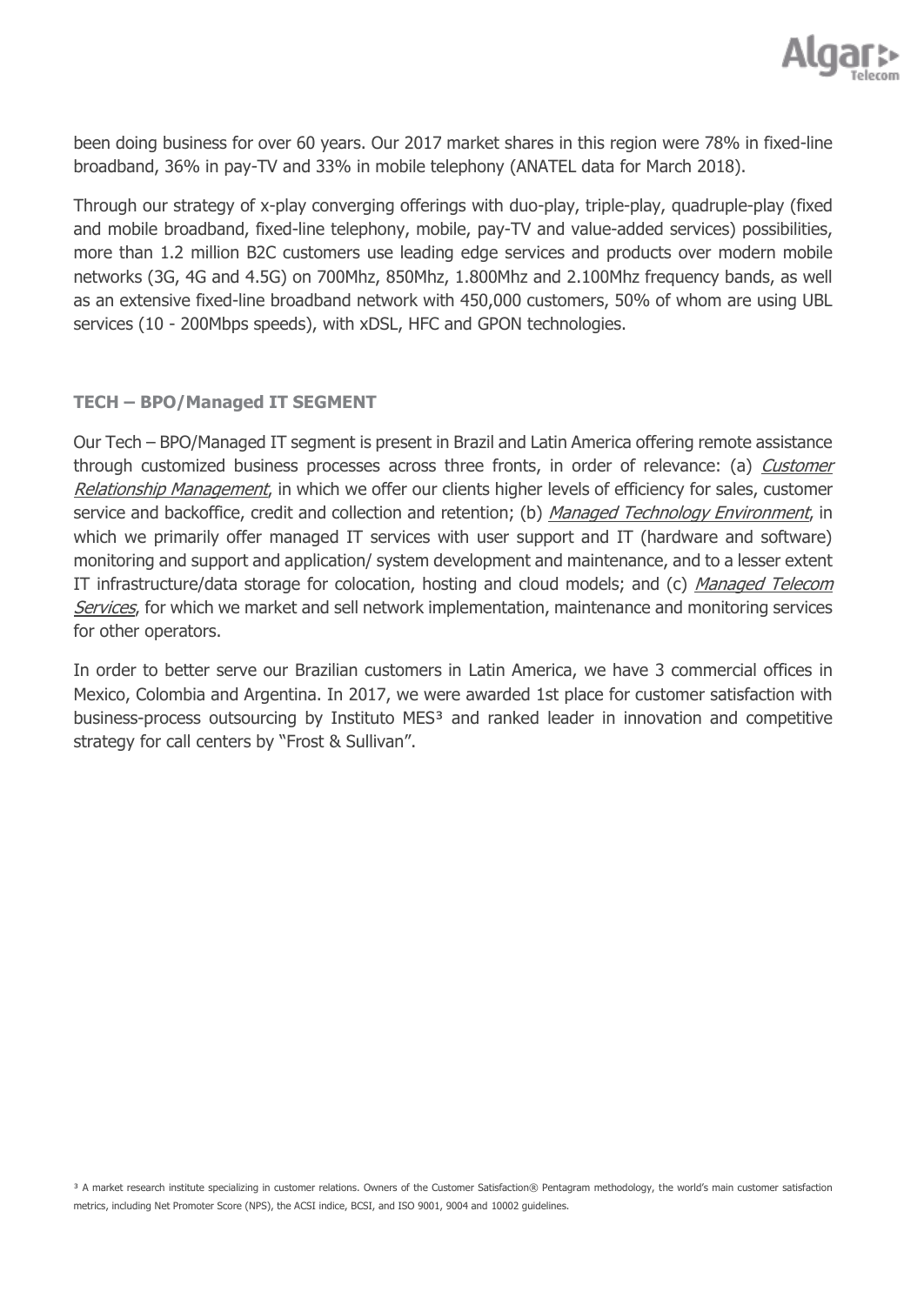

#### **ECONOMIC AND FINANCIAL PERFORMANCE**

#### **SUMMARY - CONSOLIDATED INCOME STATEMENT**

|                       |             |         |                   |                   | R\$ million  |
|-----------------------|-------------|---------|-------------------|-------------------|--------------|
|                       | <b>1Q17</b> | 4Q17    | 1Q18 <sup>1</sup> | ∆ Year            | Δ<br>Quarter |
| <b>GROSS REVENUE</b>  | 855.6       | 922.2   | 913.0             | 6.7%              | $-1.0%$      |
| <b>Telecom</b>        | 624.7       | 676.7   | 666.2             | 6.6%              | $-1.6%$      |
| B <sub>2</sub> B      | 348.1       | 378.3   | 376.7             | 8.2%              | $-0.4%$      |
| B <sub>2</sub> C      | 284.8       | 306.4   | 297.6             | 4.5%              | $-2.9%$      |
| Telecom Fliminations* | (8.2)       | (8.0)   | (8.1)             |                   |              |
| Tech - BPO/Managed IT | 230.9       | 245.5   | 246.8             | 6.9%              | 0.5%         |
| Tech - BPO/Managed IT | 241.8       | 262.6   | 258.8             | 7.0%              | $-1.4%$      |
| Eliminations          | (10.9)      | (17.1)  | (12.0)            | $\qquad \qquad -$ |              |
| Taxes and deductions  | (201.7)     | (215.9) | (206.4)           | 2.3%              | $-4.4%$      |
| <b>NET REVENUE</b>    | 653.9       | 706.3   | 706.6             | 8.1%              | $0.0\%$      |
| <b>EBITDA</b>         | 170.2       | 217.6   | 210.6             | 23.7%             | $-3.2%$      |
| Margin %              | 26.0%       | 30.8%   | 29.8%             |                   |              |
| <b>EBIT</b>           | 91.6        | 132.7   | 123.8             | 35.2%             | $-6.7%$      |
| Financial, net        | (41.7)      | (35.7)  | (39.0)            | $-6.5%$           | $-209.2%$    |
| <b>NET INCOME</b>     | 33.3        | 80.0    | 56.1              | 68.5%             | $-29.9%$     |
| Margin %              | 5.1%        | 11.3%   | 7.9%              |                   |              |

\*Elimination between B2B and B2C customers and with the Tech - BPO/Managed IT segment

#### **CONSOLIDATED GROSS REVENUES**

Algar Telecom's consolidated gross revenues reached R\$913.0 million in 1Q18 to show a 6.7% growth against 1Q17. This increase reflects the improved performance of the Company's business segments – Telecom and Tech, which grew by 6.6% and 6.9%, respectively.

 $1$  The 1Q18 figures already includes the effects of the implementation of Technical Pronouncement CPC 47 – Revenue from Contracts with Customers, correlated to International Accounting Standards – IFRS 15. The net effects on the Company's 1Q18 figures are as follows:

| (R\$ million)                        | Telecom | Tech  | Consolidated |
|--------------------------------------|---------|-------|--------------|
| Net Revenue                          | 1.3     | 1.3   | 2.6          |
| Operating expenses                   | 2.0     |       | 2.0          |
| EBIT and EBITDA                      | 3.3     | 1.3   | 4.6          |
| Income and social contribution taxes | (1.1)   | (0.5) | (1.6)        |
| <b>Net Result</b>                    | 21      | 0.9   | 3.0          |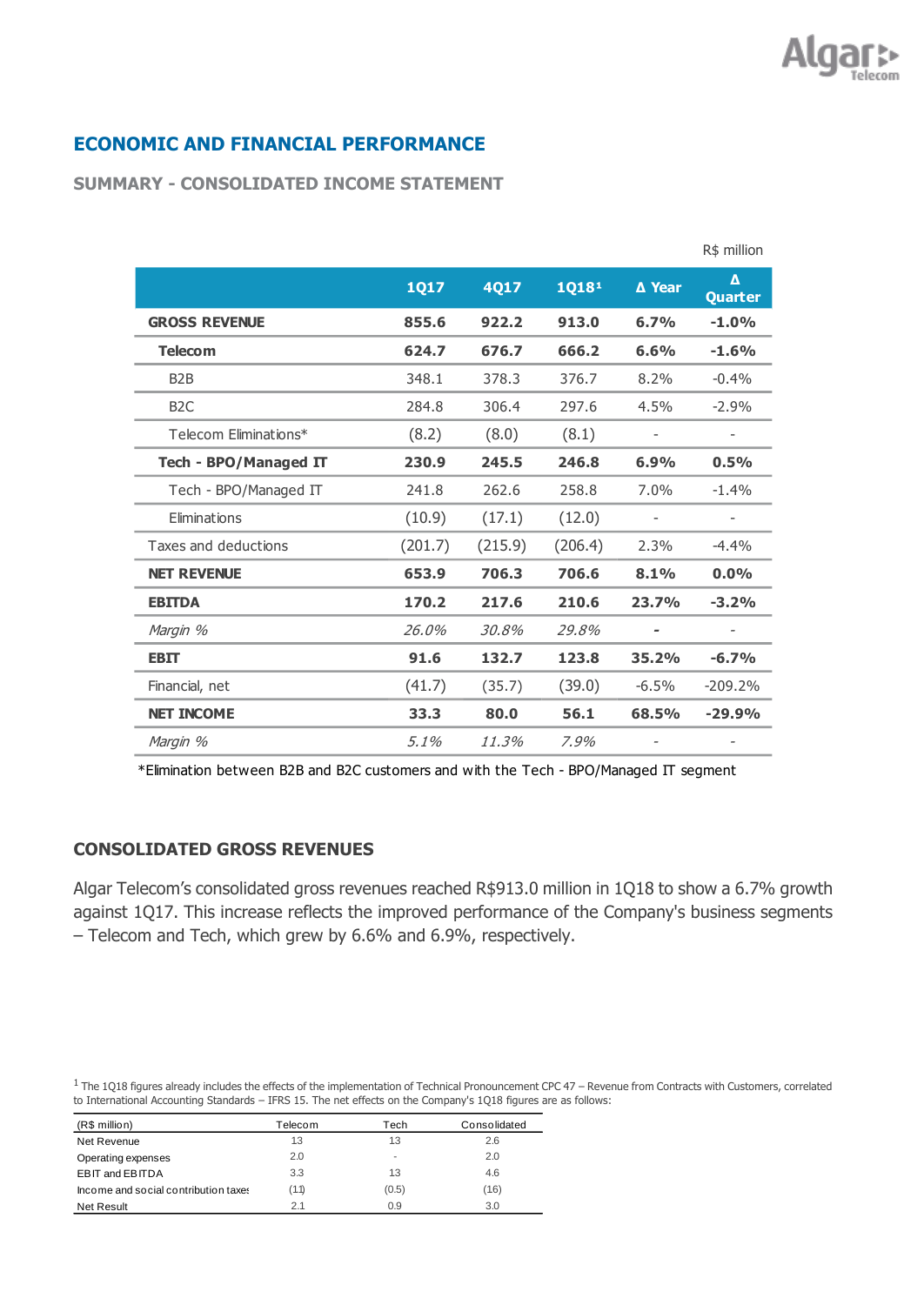|                                 |             |             | R\$ million    |
|---------------------------------|-------------|-------------|----------------|
| <b>GROSS REVENUE</b>            | <b>1Q17</b> | <b>1Q18</b> | ∆ Year         |
| <b>Telecom</b>                  | 624.7       | 666.2       | 6.6%           |
| <b>B2B</b>                      | 348.1       | 376.7       | 8.2%           |
| Data                            | 256.2       | 299.9       | 17.1%          |
| Voice                           | 52.3        | 48.9        | $-6.5%$        |
| Other services                  | 39.6        | 27.9        | $-29.5%$       |
| <b>B2C</b>                      | 284.8       | 297.6       | 4.5%           |
| Fixed broadband                 | 77.1        | 88.1        | 14.3%          |
| Fixed voice service             | 63.6        | 68.0        | 6.9%           |
| Mobile broadband                | 36.7        | 41.2        | 12.3%          |
| Wireless voice service          | 67.3        | 53.5        | $-20.5%$       |
| Pay TV                          | 30.7        | 31.1        | 1.3%           |
| Other services                  | 9.4         | 15.7        | 67.0%          |
| Eliminations                    | (8.2)       | (8.1)       | $\overline{a}$ |
| <b>Tech - BPO/Managed IT</b>    | 230.9       | 246.8       | 6.9%           |
| Tech - BPO/Managed IT           | 241.8       | 258.8       | 7.0%           |
| Eliminations                    | (10.9)      | (12.0)      |                |
| <b>Gross operating revenues</b> | 855.6       | 913.0       | 6.7%           |
| Taxes and deductions            | (201.7)     | (206.4)     | 2.3%           |
| <b>Net operating revenues</b>   | 653.9       | 706.6       | 8.1%           |

#### **TELECOM**

Our Telecom segment revenues reached R\$666.2 million in 1Q18, a 6.6% growth against the same quarter of 2017, mainly driven by B2B revenues, which increased by 8.2% in the period. The B2C sector also posted revenue growth, up by 4.5% year-on-year.

#### B2B

In 1Q18, revenues from B2B customers, which at March 31, 2018 accounted for 56% of Telecom's total revenues, totaled R\$376.7 million, an increase of 8.2% driven by the growth in revenue from data services, which grew 17.1%. This performance reflects the Company's geographic expansion strategy, with the increase in the number of high-speed broadband customers and IT services. At the end of March 2018, the number of B2B customers was 98,330, 12.3% higher than in 1Q17, with corporate clients up 15.7% and small and medium-sized companies up 11.9%.

Revenue from voice services, in turn, dropped by 6.5%, due to the lower wireless voice services provided to small and medium-sized companies in the Company's concession area.

Other services offered to B2B customers decreased by 29.5% (R\$11.7 million) mainly reflecting a negative impact of R\$9.5 million in 1Q18 due to the new accounting rules established by IFRS 15, which was more than offset by positive impacts on other revenue lines, resulting in a net positive effect of R\$1.3 million in Telecom's net revenue.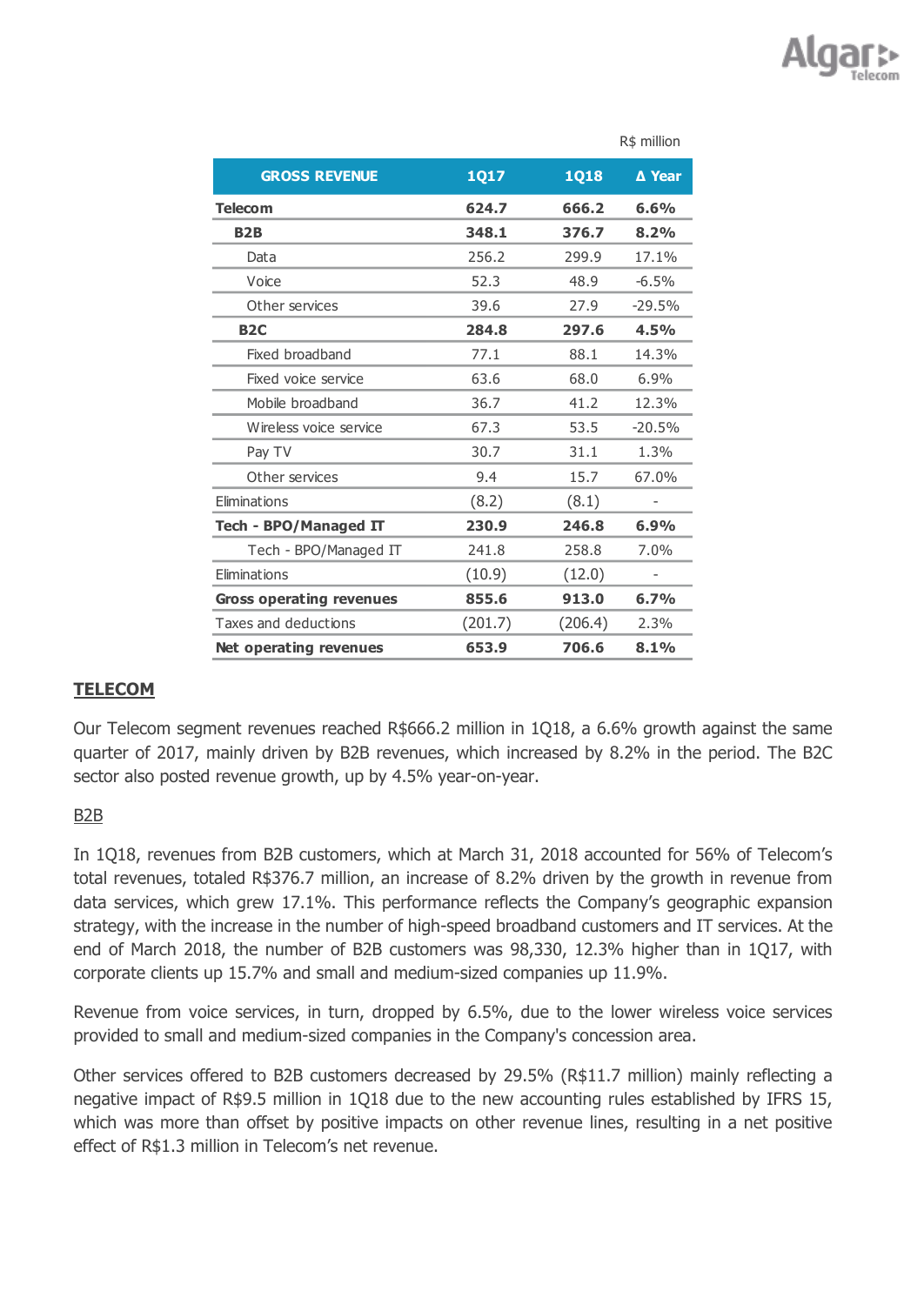

| <b>B2B Operational data</b> | 1017   | 4017   | 1018   | A Year | Δ<br><b>Quarter</b> |
|-----------------------------|--------|--------|--------|--------|---------------------|
| Number of customers (unit)  |        |        |        |        |                     |
| <b>Total</b>                | 87,531 | 95,377 | 98,330 | 12.3%  | 3.1%                |
| Corporate                   | 9,967  | 10,919 | 11,534 | 15.7%  | $5.6\%$             |
| Medium and small business   | 77,564 | 84,458 | 86,796 | 11.9%  | 2.8%                |

#### B2C

Revenues from B2C customers, for whom the Company offers converging broadband, fixed-line and mobile services and pay-TV packages, totaled R\$297.6 million in 1Q18, a 4.5% growth against 1Q17.

Fixed broadband services performed the best, with a 14.3% increase in revenue, due to the 9.5% increase in the access number and the migration of customers to higher speed plans, which have higher average tickets. At the end of 1Q18, 50% of retail fixed broadband customers had plans for speeds faster than 10Mbps.

Revenue from fixed voice services grew by 6.9%, reflecting the sale of packages combining this service with fixed broadband. The increase in revenue and in the number of fixed accesses, which was up by 2.2%, would have been greater if it was not offset by the decrease in the number of customers who only have fixed voice plans, a service that has been replaced by mobile telephony and the use of messages and social networks.

Mobile telephony services increased by 12.3% in broadband revenues and decrease by 20.5% in voice revenues. The higher broadband revenues reflect the growing demand for mobile connectivity for videos, applications and social networks. The lower voice revenues, in turn, are a result of the migration from voice to data usage and the drop in the number of clients (-1.7%), which went from 1,222 thousand in 1Q17 to 1,201 thousand in 1Q18. Despite this variation, the number of postpaid clients was up 9.9%, which, together with higher broadband revenues, contributed for an increase of 8.1% in ARPU.

**B2C Operational data 1T17 4T17 1T18 Δ Year Δ Quarter REVENUE GENERATING UNITS (THOUSAND) 2,252 2,277 2,283 1.4% 0.2%**

Revenues from other mobile services increased by 67.0% (R\$6.3 million) year-on-year, mainly due to higher VAS revenues, reflecting the growing demand for these services.

| DZU UPCI dUVII UDU                         | 88 S A | 41 L Z | <b>TITO</b> | $\Delta$ real | A Quarter |
|--------------------------------------------|--------|--------|-------------|---------------|-----------|
| <b>REVENUE GENERATING UNITS (THOUSAND)</b> | 2,252  | 2,277  | 2,283       | 1.4%          | 0.2%      |
| <b>Fixed broadband</b>                     | 411    | 442    | 450         | 9.5%          | 1.8%      |
| Up to 10MB                                 | 241    | 238    | 226         | $-6.3\%$      | $-5.2\%$  |
| Over 10MB                                  | 171    | 204    | 225         | 31.6%         | 9.9%      |
| <b>Fixed-line telephony</b>                | 529    | 538    | 541         | 2.2%          | 0.5%      |
| <b>Mobile telephony</b>                    | 1,222  | 1,206  | 1,201       | $-1.7%$       | $-0.4%$   |
| Postpaid clients                           | 286    | 302    | 315         | 9.9%          | $4.2\%$   |
| Prepaid clients                            | 936    | 904    | 887         | $-5.3\%$      | $-1.9%$   |
| <b>PAY TV</b>                              | 89     | 91     | 90          | 1.2%          | $-0.6%$   |
| ARPU - mobile (R\$)                        | 19.97  | 20.79  | 21.60       | 8.1%          | $3.9\%$   |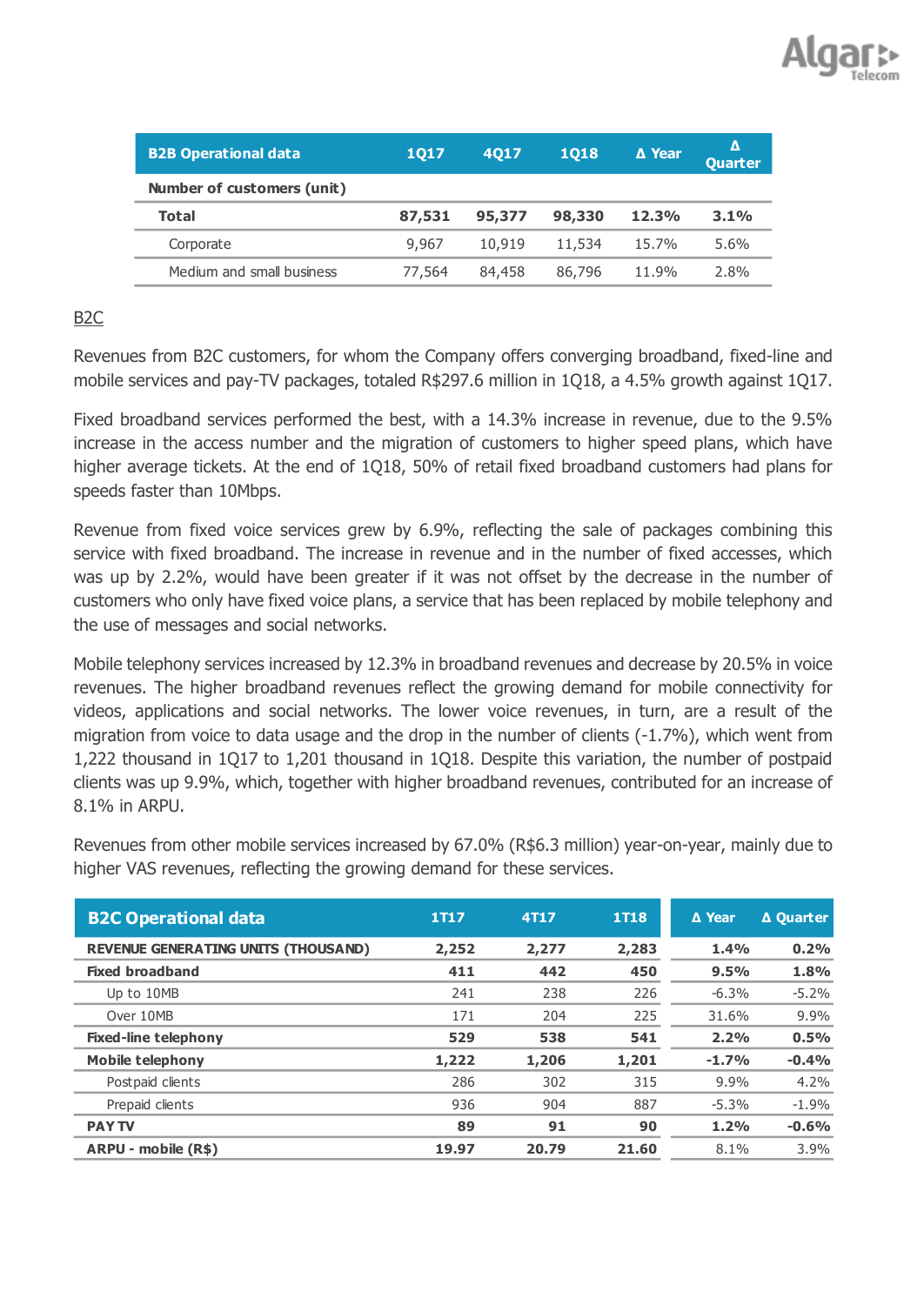

#### **TECH – BPO/MANAGED IT**

The Tech segment's consolidated gross revenues reached R\$246.8 million in 1Q18, a 6.9% increase against 1Q17, driven by higher revenues, mainly from customer relationship management/BPO, Telecom services management and LATAM operations, due to the acquisition of new contracts and the performance of existing contracts.

#### **CONSOLIDATED NET REVENUES**

Algar Telecom's consolidated net revenues totaled R\$706.6 million in the quarter, a growth of 8.1% against the same period of the previous year.

#### **CONSOLIDATED COSTS AND EXPENSES**

Consolidated operating costs and expenses, excluding amortization and depreciation, increased 2.5% in the period, lower than revenue growth, from R\$483.7 million in 1Q17 to R\$496.0 million in 1Q18.

|                                         |         |         |         |          | R\$ milhões         |
|-----------------------------------------|---------|---------|---------|----------|---------------------|
| <b>OPERATING COSTS AND EXPENSES</b>     | 1017    | 4017    | 10181   | ∆ Year   | Δ<br><b>Quarter</b> |
|                                         | (483.7) | (488.7) | (496.0) | 2.5%     | 1.5%                |
| Personnel                               | (240.6) | (252.1) | (246.7) | $2.5\%$  | $-2.1\%$            |
| Materials                               | (13.6)  | (16.7)  | (15.5)  | 14.0%    | $-7.2\%$            |
| Outsourced services                     | (118.4) | (119.7) | (121.5) | $2.6\%$  | 1.5%                |
| Interconnection and means of connection | (35.9)  | (30.0)  | (32.7)  | $-8.9\%$ | $9.0\%$             |
| Advertising and Marketing               | (9.4)   | (7.4)   | (12.1)  | 28.7%    | 63.5%               |
| Provision for doubtful debts            | (7.7)   | (4.4)   | (6.5)   | $-15.6%$ | 47.7%               |
| Rent and insurance                      | (44.1)  | (45.7)  | (48.9)  | 10.9%    | 7.0%                |
| $Other*$                                | (14.0)  | (12.7)  | (12.1)  | $-14.0%$ | $-4.9%$             |

\* Includes other operating revenues (expenses).

#### **Personnel**

Personnel costs and expenses totaled R\$246.7 million in 1Q18, 2.5% (R\$6.1 million) up yearon-year, due to: (i) an increase of R\$8.0 million in the Telecom segment, which reflected the higher headcount in the Company's expansion regions and by the annual adjustment under the collective bargaining agreement; (ii) a reduction of R\$1.9 million in the Tech segment resulting from one-off expenses in 2017.

#### **Materials**

Our costs and expenses for materials were 14.0% (R\$1.9 million) higher in 1Q18 compared to 1Q17 due to higher expenses on materials used in the Tech segment's telecom service tower construction works, a direct impact on revenue growth.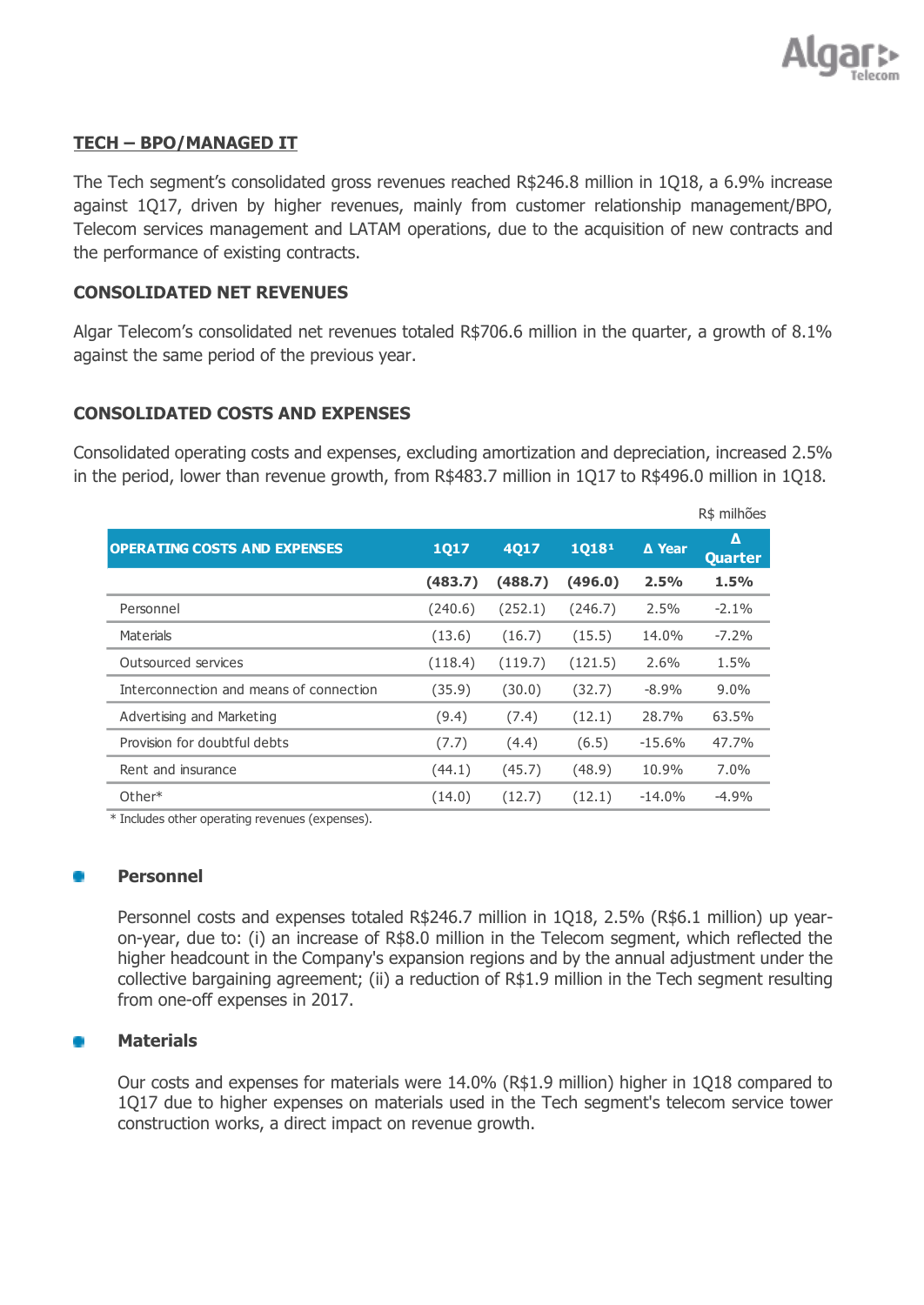

#### **Outsourced services**

Costs and expenses for outsourced services totaled R\$121.5 million against R\$118.4 million in the same period of the previous year, a 2.6% (R\$3.1 million) increase, mainly due to higher maintenance and support costs for mobile networks, reflecting the implementation of 4.5G technology, higher expenses with TV content and higher expenses with data center, directly impacting the provision of IT services.

#### **Interconnection and means of connection**

Telecom segment's interconnection costs ended the quarter at R\$32.7 million, which was 8.9% less than in 1Q17, mainly due to fees being lowered in February, 2018.

#### **Advertising and marketing**

Advertising and marketing expenses totaled R\$12.1 million in 1Q18, up 28.7% against the same period in 2017, due to the campaign for the launch of new IT services to the B2B market and the announcement of Telecom offers in new locations where the Company started to operate.

#### **Provision for doubtful debts**

Provision for Doubtful Debts expenses totaled R\$6.5 million in 1Q18, down 15.6% against the same quarter of the previous year due to Telecom and Tech segments' more efficient credit and collection measures.

#### **Rent and insurance**

Rents and insurance costs and expenses totaled R\$48.9 million in 1Q18, 10.9% higher than in the same period of 2017, due to new property rents in the cities where the Company started to operate and annual price adjustments.

#### **Other**

Other costs and expenses in 1Q18 totaled R\$12.1 million, a drop of R\$2.0 million in relation to the same quarter of 2017, due to other higher operating revenues. The main effect in these revenues is related to the reversal of provisions, made from July to December 2017, when the Company began to exclude the ICMS from the calculation base of the PIS and COFINS contribution. Based on judicial decisions, Algar Telecom reversed these provisions, which have not been paid since January 2018.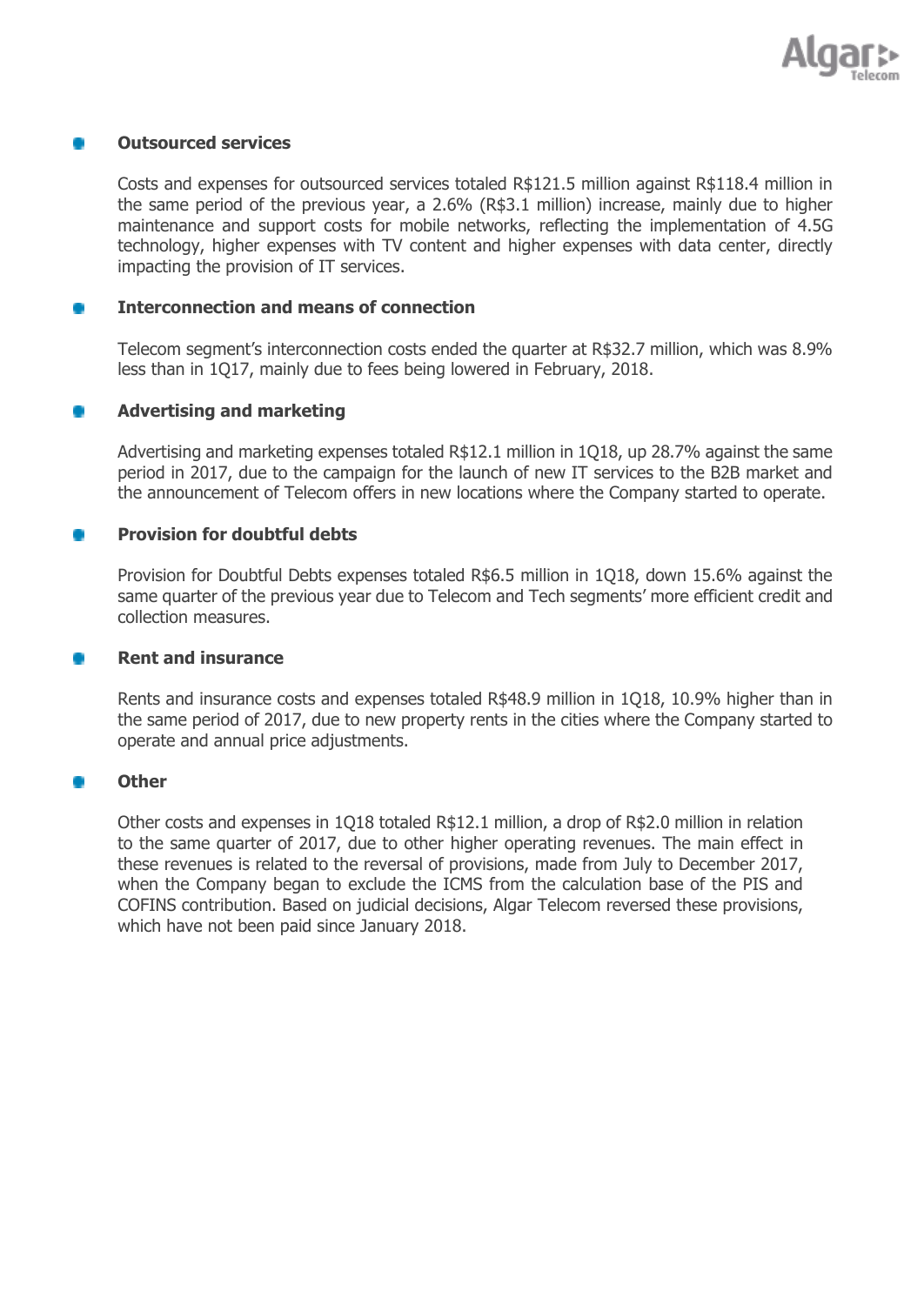

|                       | <b>1Q17</b> | <b>4Q17</b> | <b>1018</b> | ∆ Year                   |
|-----------------------|-------------|-------------|-------------|--------------------------|
| <b>Telecom</b>        | 164.5       | 187.2       | 192.8       | 17.2%                    |
|                       | 36.3%       | 38.0%       | 39.1%       | $\overline{\phantom{0}}$ |
|                       |             |             |             |                          |
| Tech - BPO/Managed IT | 5.7         | 30.4        | 17.8        | 212.8%                   |
|                       | 2.7%        | 13.2%       | 7.8%        | $\overline{\phantom{0}}$ |
| <b>CONSOLIDATED</b>   | 170.2       | 217.6       | 210.6       | 23.8%                    |

**R\$ million** 

#### **TELECOM**

In 1Q18, the Telecom segment posted a EBITDA of R\$192.8 million, up by 17.2% on 1Q17. EBITDA margin rose 2.9 p.p., from 36.3% to 39.1% in 1Q18. This evolution reflected a higher B2B share in the Company's revenues, as well as operational efficiency and digital transformation measures that intensify the use of technology and intelligence in processes, leading to a reduction of costs and expenses.

#### **TECH – BPO/MANAGED IT**

In 1Q18, the Tech segment's EBITDA was up by 212.8% against 1Q17, totaling R\$17.8 million. EBITDA margin rose 5.1 p.p., reaching 7.8%, against 2.7% in 1Q17. The quarter's improved performance reflected operational efficiency measures that have been deployed by the segment since the beginning of 2017 and the evolution of its portfolio of services, increasingly focused on digital tools that generate higher productivity in its operation and greater results for its customers.

#### **CONSOLIDATED**

As a result of the combination of the two business segments, Algar Telecom recorded consolidated EBITDA of R\$210.6 million in 1Q18, up by 23.8% against the same quarter of the previous year. Consolidated EBITDA margin reached 29.8%, 3.8 p.p. higher than in 1Q17.

#### **DEPRECIATION AND AMORTIZATION**

We recorded R\$86.8 million in depreciation and amortization, 10.4% higher than in 4Q16, reflecting the higher level of investments in recent periods, in projects that have already started operations aiming at the expansion and modernization of networks and improved quality of services.

#### **FINANCIAL RESULT**

In 1Q18, net financial expenses were R\$39.0 million, 6.5% (R\$2.7 million) down against the same period of 2017, mainly due to lower interest rates.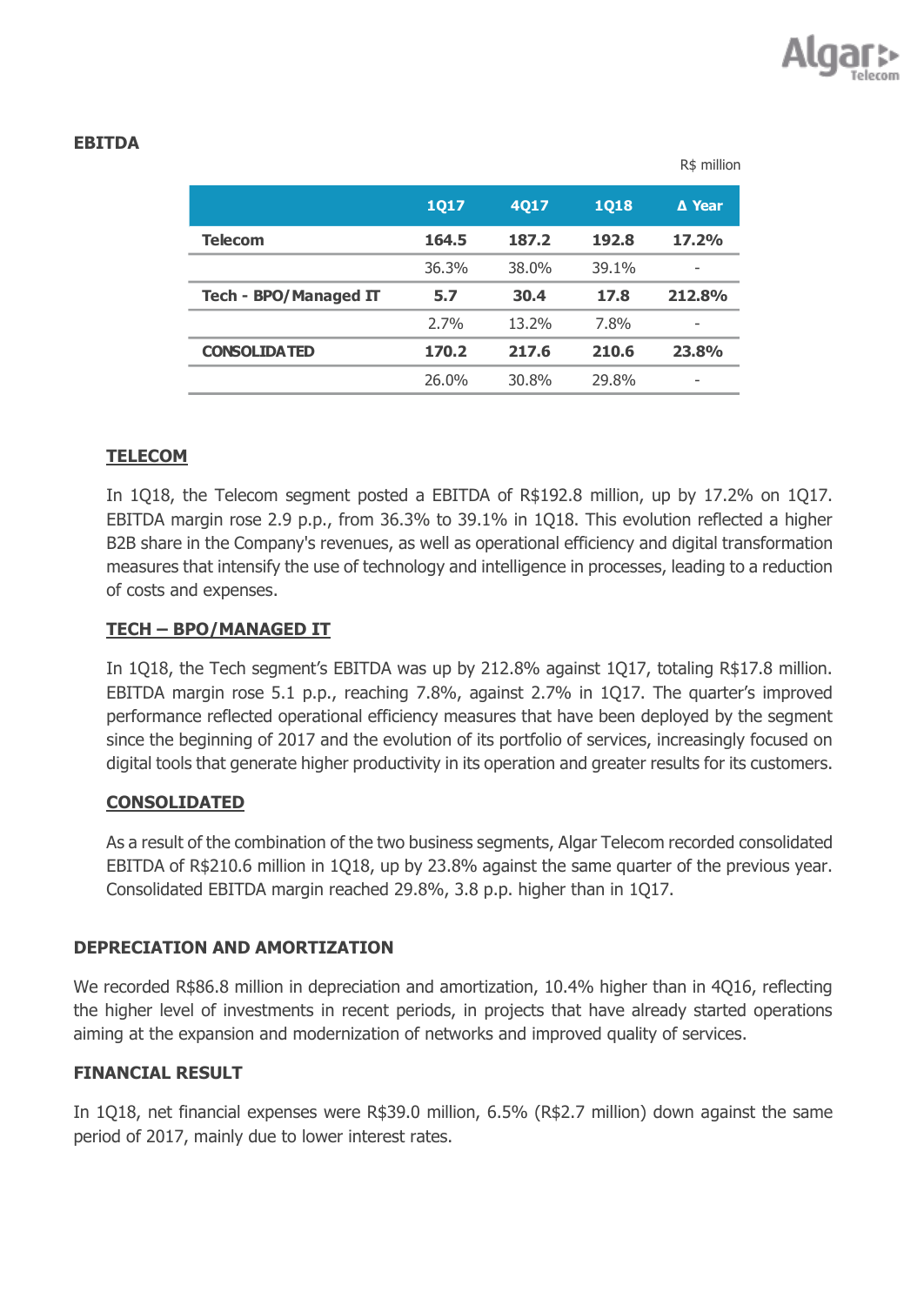

#### **NET INCOME FOR THE PERIOD**

Algar Telecom ended 1Q18 with R\$56.1 million in net income, a 68.5% growth against 1Q17 due to higher cash generation as measured by EBITDA and lower net financial expenses. Operating margin was 7.9%, compared to 5.1% in 1Q17.

#### **INVESTMENTS**

Algar Telecom invested R\$114.1 million in 1Q18 against R\$98.1 million in the same period of the previous year. Of the quarter's use of funds, (i) 71% was invested to build out our networks and connect new B2B clients in cities already covered by the Company and extend ultra-high-speed broadband networks; (ii) 22% for operational maintenance and (iii) 7% for our Tech – BPO/Managed IT segment.



#### **DEBT**

At the end of March 2018, the Company's consolidated gross debt was R\$1,692.7 million, 4.9% higher than in December 31, 2017, due to funding raised by the Algar TI subsidiary at the end of March 2018, in the amount of R\$100 million. Net debt ended the quarter at R\$1,474.2 million, 5.2% higher than on December 2017, due to investments made in the quarter



#### Debt (R\$ million)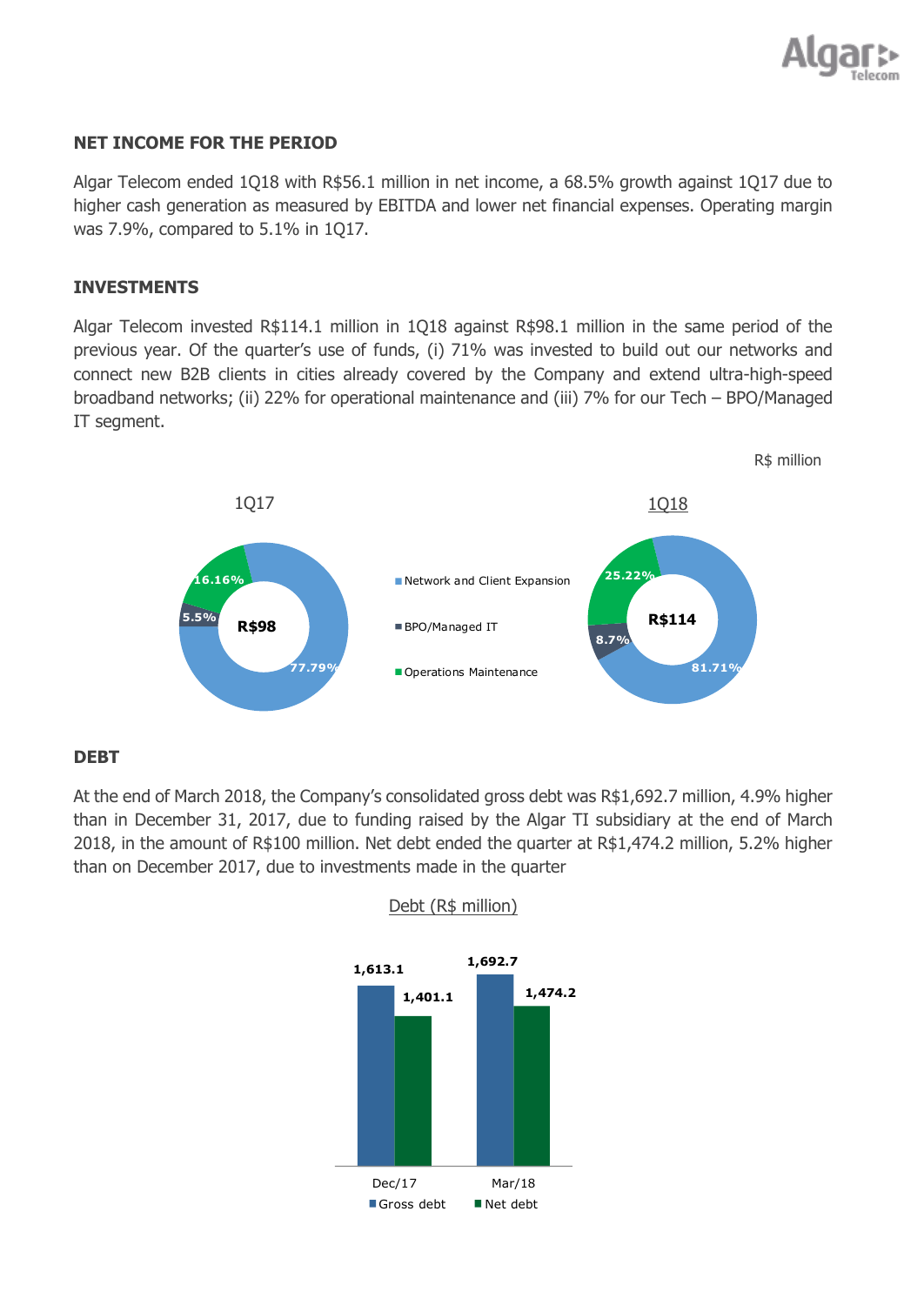

In April 2018, the Company settled its 7th issue of simple debentures, made in 2 series, in the total amount of R\$600 million. This funding, which will be included in the Quarterly Results of June/2018, aims not only to finance investments in the year but also to promote the replacement of some debt contracts, with reduction in cost and lengthening of the average maturity.

Algar Telecom continues to show leverage levels consistent with its internal and external covenants. We have a long-term debt profile, with 21% maturing in the short term and 60% in 2 years or more, with net debt/EBITDA $1$  ratio of 1.8x.



#### Gross debt aging (R\$ million) – Total amount: R\$1,692.7

 $1$ To calculate our Net Debt/EBITDA ratio, we included R\$5.6 million from the acquisition of Optitel in 2015, which was allocated to Payables (current liabilities) and Other liabilities (noncurrent liabilities), in addition to R\$36.5 million recognized in the Obligations/Liabilities account for acquired equity interest.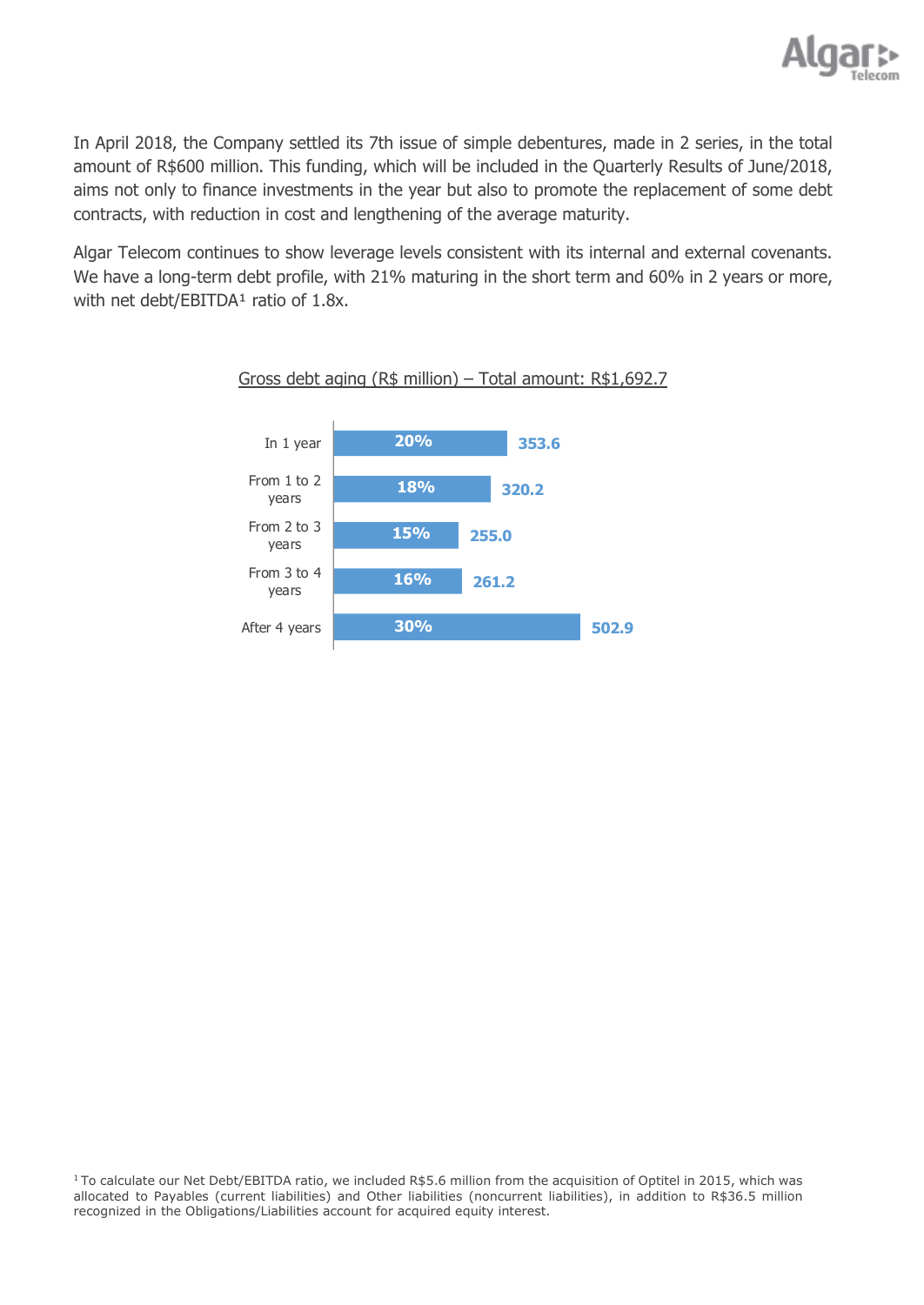

#### **ANNEX I – CONSOLIDATED OPERATING DATA**

| <b>Operational Data</b>                    | 1017  | 4017  | <b>1Q18</b> | ∆ Year  | Δ<br>Quarter |
|--------------------------------------------|-------|-------|-------------|---------|--------------|
| <b>REVENUE GENERATING UNITS (THOUSAND)</b> | 3,563 | 3,713 | 3,783       | 6.2%    | 1.9%         |
| <b>Fixed broadband</b>                     | 485   | 523   | 534         | 10.0%   | 1.9%         |
| Up to 10MB                                 | 269   | 265   | 251         | $-6.9%$ | $-5.2%$      |
| Over 10MB                                  | 216   | 259   | 283         | 31.1%   | 9.3%         |
| <b>Fixed-line telephony</b>                | 1,673 | 1,805 | 1,870       | 11.8%   | 3.6%         |
| <b>Mobile telephony</b>                    | 1,307 | 1,286 | 1,281       | $-2.0%$ | $-0.4%$      |
| Prepaid clients                            | 951   | 920   | 902         | $-5.2%$ | $-2.0%$      |
| Postpaid clients                           | 356   | 366   | 379         | 6.4%    | 3.7%         |
| <b>PAY TV</b>                              | 97    | 99    | 98          | 1.1%    | $-0.7%$      |
| ARPU - mobile (R\$)                        | 19.97 | 20.79 | 21.60       | 8.1%    | 3.9%         |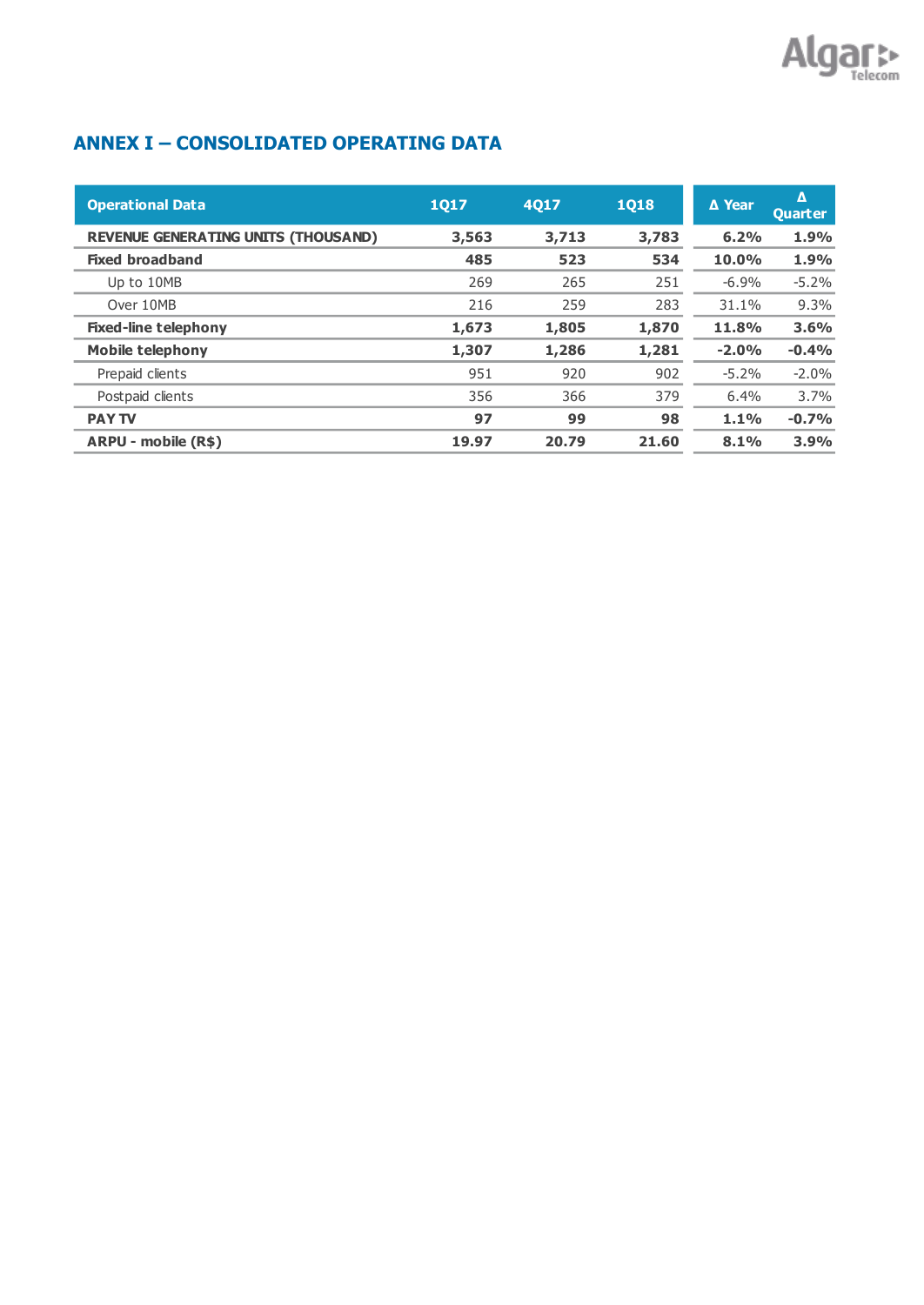

#### **ANNEX II – CONSOLIDATED INCOME STATEMENT**

| 855.6<br>624.7<br>348.1 | 922.2<br>676.7 | 913.0   | 6.7%                     | $-1.0%$                  |
|-------------------------|----------------|---------|--------------------------|--------------------------|
|                         |                |         |                          |                          |
|                         |                | 666.2   | 6.6%                     | $-1.6%$                  |
|                         | 378.3          | 376.7   | 8.2%                     | $-0.4%$                  |
| 284.8                   | 306.4          | 297.6   | 4.5%                     | $-2.9%$                  |
| (8.2)                   | (8.0)          | (8.1)   |                          |                          |
| 230.9                   | 245.5          | 246.8   | 6.9%                     | 0.5%                     |
| 241.8                   | 262.6          | 258.8   | 7.0%                     | $-1.4%$                  |
| (10.9)                  | (17.1)         | (12.0)  |                          | $\overline{a}$           |
| (201.7)                 | (215.9)        | (206.4) | 2.3%                     | $-4.4%$                  |
| 653.9                   | 706.3          | 706.6   | 8.1%                     | $0.0\%$                  |
| (484.2)                 | (497.0)        | (502.4) | 3.8%                     | 1.1%                     |
| (240.6)                 | (252.1)        | (246.7) | 2.5%                     | $-2.1\%$                 |
| (7.3)                   | (8.7)          | (9.1)   | 24.7%                    | 4.6%                     |
| (118.4)                 | (119.7)        | (121.5) | 2.6%                     | 1.5%                     |
| (35.9)                  | (30.0)         | (32.7)  | $-8.9%$                  | $9.0\%$                  |
| (9.4)                   | (7.4)          | (12.1)  | 28.7%                    | 63.5%                    |
| (7.7)                   | (4.4)          | (6.5)   | $-15.6%$                 | 47.7%                    |
| (44.1)                  | (45.8)         | (48.9)  | 10.9%                    | 6.8%                     |
| (14.5)                  | (21.0)         | (18.5)  | 27.6%                    | $-11.9%$                 |
| (6.3)                   | (8.0)          | (6.4)   | 1.6%                     | $-20.0%$                 |
| 0.5                     | 8.3            | 6.4     | 1180.0%                  | $-22.9%$                 |
| 170.2                   | 217.6          | 210.6   | 23.7%                    | $-3.2%$                  |
| 26.0%                   | 30.8%          | 29.8%   |                          |                          |
| (78.6)                  | (84.9)         | (86.8)  | 10.4%                    | $-202.2%$                |
| 91.6                    | 132.7          | 123.8   | 35.2%                    | $-6.7%$                  |
| (41.7)                  | (35.7)         | (39.0)  | $-6.5%$                  | $-209.2%$                |
| 49.9                    | 97.0           | 84.8    | 69.9%                    | $-12.6%$                 |
| (16.6)                  | (17.0)         | (28.7)  | 72.9%                    | $-268.8%$                |
| 33.3                    | 80.0           | 56.1    | 68.5%                    | $-29.9%$                 |
| 5.1%                    | 11.3%          | 7.9%    | $\overline{\phantom{0}}$ | $\overline{\phantom{0}}$ |
|                         |                |         |                          |                          |

\*Elimination between B2B and B2C customers and with the Tech - BPO/Managed IT segment

 $1$  The 1Q18 figures already includes the effects of the implementation of Technical Pronouncement CPC 47 – Revenue from Contracts with Customers, correlated to International Accounting Standards – IFRS 15. The net effects on the Company's 1Q18 figures are as follows:

| (R\$ million)                        | Telecom | Tech  | Consolidated |
|--------------------------------------|---------|-------|--------------|
| Net Revenue                          | 1.3     | 13    | 2.6          |
| Operating expenses                   | 2.0     | ۰     | 2.0          |
| EBIT and EBITDA                      | 3.3     | 13    | 4.6          |
| Income and social contribution taxes | (1.1)   | (0.5) | (1.6)        |
| Net Result                           | 21      | 0.9   | 3.0          |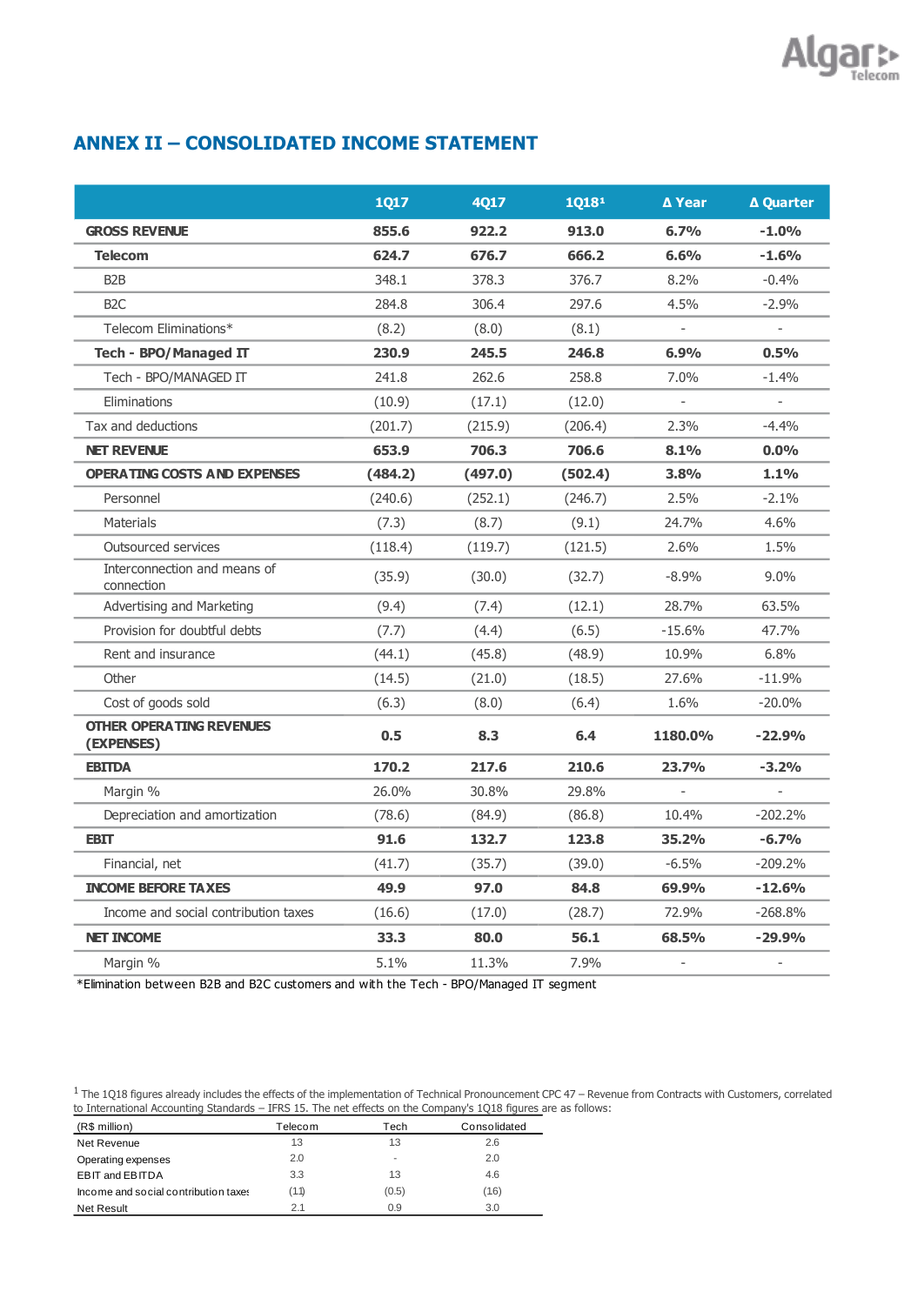

#### **ANNEX III – CONSOLIDATED COSTS AND EXPENSES (R\$ MILLION)**

|                                                      | 1Q17    | 4Q17    | 1Q18 <sup>1</sup> | ∆ Year         | Δ<br><b>Quarter</b> |
|------------------------------------------------------|---------|---------|-------------------|----------------|---------------------|
| <b>NET REVENUE</b>                                   | 653.9   | 706.3   | 706.6             | 8.1%           | 0.0%                |
| <b>COST OF SERVICES AND GOODS</b>                    | (412.3) | (422.8) | (431.0)           | 4.5%           | 1.9%                |
| Cost of services                                     | (406.0) | (414.8) | (424.6)           | 4.6%           | 2.4%                |
| Personnel                                            | (173.7) | (176.7) | (179.6)           | 3.4%           | 1.6%                |
| <b>Materials</b>                                     | (6.7)   | (7.9)   | (8.4)             | 25.4%          | 6.3%                |
| Outsourced services                                  | (77.3)  | (82.3)  | (79.0)            | 2.2%           | $-4.0%$             |
| Interconnection and means of connection              | (35.9)  | (30.0)  | (32.7)            | $-8.9%$        | $9.0\%$             |
| Rent and insurance                                   | (37.9)  | (39.2)  | (42.6)            | 12.4%          | 8.7%                |
| Depreciation and amortization                        | (65.6)  | (71.2)  | (72.9)            | 11.1%          | 2.4%                |
| Other                                                | (9.0)   | (7.5)   | (9.3)             | 3.3%           | 24.0%               |
| Cost of goods                                        | (6.3)   | (8.0)   | (6.4)             | 1.6%           | $-20.0%$            |
| <b>GROSS PROFIT</b>                                  | 241.6   | 283.5   | 275.6             | 14.1%          | $-2.8%$             |
| <b>COMMERCIAL EXPENSES</b>                           | (83.5)  | (84.7)  | (98.8)            | 18.3%          | 16.6%               |
| Personnel                                            | (36.4)  | (41.4)  | (39.0)            | 7.1%           | $-5.8%$             |
| Materials                                            | (0.3)   | (0.4)   | (0.3)             | 0.0%           | $-25.0%$            |
| Outsourced services                                  | (15.1)  | (9.4)   | (22.8)            | 51.0%          | 142.6%              |
| Advertising and Marketing                            | (9.4)   | (7.4)   | (12.1)            | 28.7%          | 63.5%               |
| Provision for doubtful debts                         | (7.7)   | (4.4)   | (6.5)             | $-15.6%$       | 47.7%               |
| Rent and insurance                                   | (4.2)   | (4.8)   | (5.3)             | 26.2%          | 10.4%               |
| Depreciation and amortization                        | (5.5)   | (5.8)   | (6.0)             | 9.1%           | 3.4%                |
| Other                                                | (4.8)   | (11.1)  | (6.7)             | 39.6%          | $-39.6%$            |
| <b>GENERAL AND ADMINISTRATIVE</b><br><b>FXPFNSFS</b> | (67.0)  | (74.4)  | (59.4)            | -11.3%         | $-20.2%$            |
| Personnel                                            | (30.5)  | (34.0)  | (28.1)            | $-7.9%$        | $-17.4%$            |
| Materials                                            | (0.3)   | (0.4)   | (0.4)             | 33.3%          | $0.0\%$             |
| Outsourced services                                  | (26.0)  | (28.0)  | (19.7)            | $-24.2%$       | $-29.6%$            |
| Rent and insurance                                   | (2.0)   | (1.7)   | (1.0)             | $-50.0\%$      | $-41.2%$            |
| Depreciation and amortization                        | (6.6)   | (7.0)   | (6.9)             | 4.5%           | $-1.4%$             |
| Other                                                | (1.7)   | (3.3)   | (3.4)             | 100.0%         | 3.0%                |
| <b>OTHER OPERATING REVENUES</b><br>(EXPENSES)        | 0.5     | 8.3     | 6.4               | 1180.0% -22.9% |                     |
| Depreciation and amortization                        | (0.9)   | (0.9)   | (0.9)             | 0.0%           | 4.2%                |
| Other                                                | 1.5     | 9.2     | 7.3               | 402.2%         | $-20.4%$            |
| <b>EBIT</b>                                          | 91.6    | 132.7   | 123.8             | 35.2%          | $-6.7%$             |

| <b>OPERATING COSTS AND EXPENSES</b>     | 1017    | 4017    | 10181   | A Year   | Δ<br><b>Quarter</b> |
|-----------------------------------------|---------|---------|---------|----------|---------------------|
|                                         | (483.7) | (488.7) | (496.0) | 2.5%     | 1.5%                |
| Personnel                               | (240.6) | (252.1) | (246.7) | 2.5%     | $-2.1%$             |
| <b>Materials</b>                        | (13.6)  | (16.7)  | (15.5)  | 14.0%    | $-7.2%$             |
| Outsourced services                     | (118.4) | (119.7) | (121.5) | 2.6%     | 1.5%                |
| Interconnection and means of connection | (35.9)  | (30.0)  | (32.7)  | $-8.9%$  | $9.0\%$             |
| Advertising and Marketing               | (9.4)   | (7.4)   | (12.1)  | 28.7%    | 63.5%               |
| Provision for doubtful debts            | (7.7)   | (4.4)   | (6.5)   | $-15.6%$ | 47.7%               |
| Rent and insurance                      | (44.1)  | (45.7)  | (48.9)  | 10.9%    | 7.0%                |
| Other*                                  | (14.0)  | (12.7)  | (12.1)  | $-14.0%$ | $-4.9%$             |

\* Includes other operating revenues (expenses).

 $^1$  The 1Q18 figures already includes the effects of the implementation of Technical Pronouncement CPC 47 – Revenue from Contracts with Customers, correlated to International Accounting Standards – IFRS 15. The net effects on the Company's 1Q18 figures are as follows:

| (R\$ million)                        | Telecom | Tech  | Consolidated |
|--------------------------------------|---------|-------|--------------|
| Net Revenue                          | 1.3     | 1.3   | 2.6          |
| Operating expenses                   | 2.0     | ۰     | 2.0          |
| EBIT and EBITDA                      | 3.3     | 1.3   | 4.6          |
| Income and social contribution taxes | (1.1)   | (0.5) | (1.6)        |
| Net Result                           | 21      | 0.9   | 3.0          |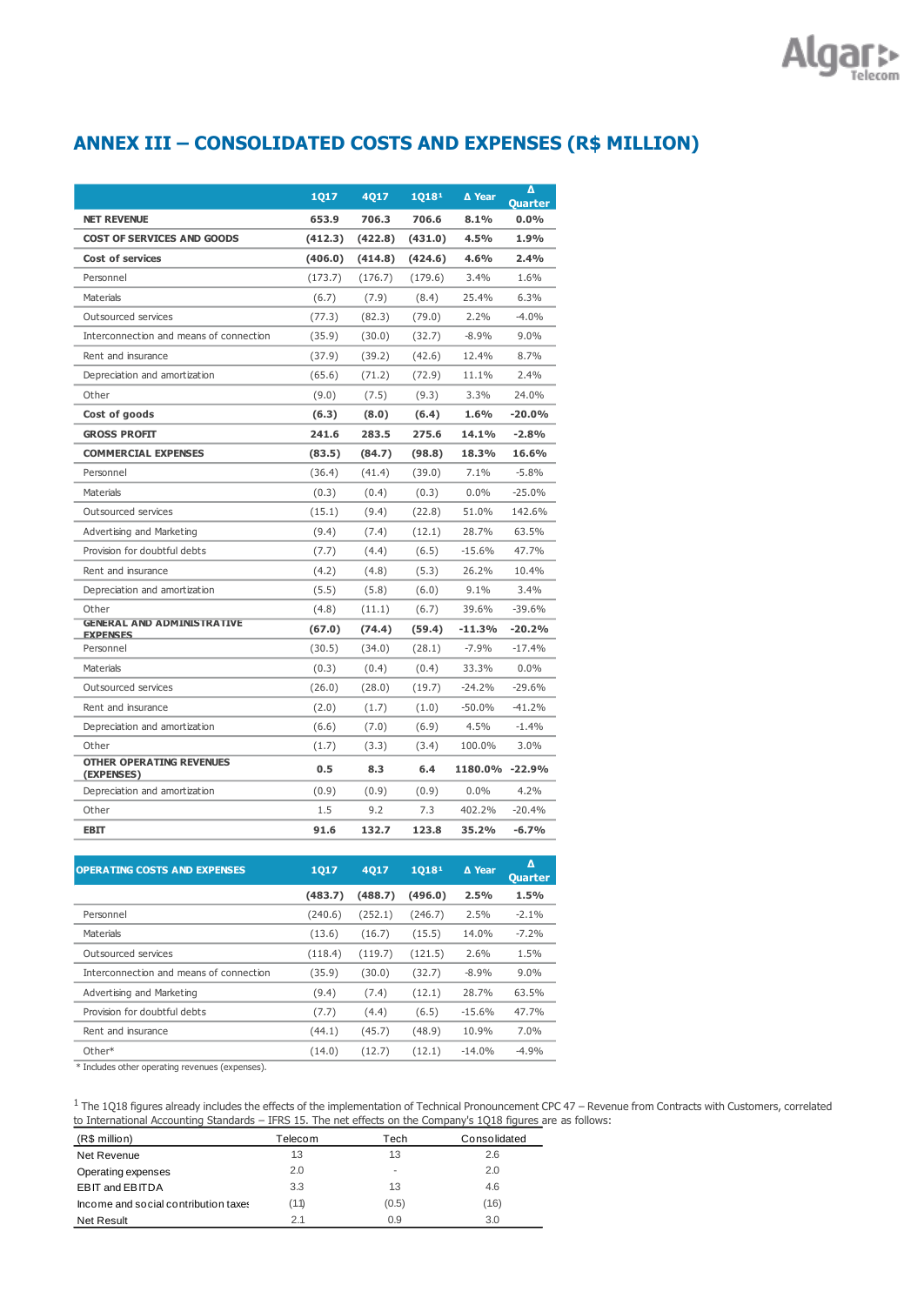#### **31/03/2017 31/12/2018 ∆ ASSET 3,694.4 3,837.4 4% Current assets 887.5 993.3 12%** Cash and cash equivalents 212.0 218.5 3% Accounts receivable 6% and 549.9 584.1 6% Inventory 24.0 31.3 30% Taxes recoverable  $71.2$   $70.4$   $-1\%$ Income and social contribution taxes to compensate contraction and compensate the compensate of the compensate of  $0.0$ Prepaid expenses 299% Other credits **11.4** 10.5 -8% **Non-current assets 2,806.9 2,844.1 1%** Taxes recoverable and the control of the 62.6 62.8 0% Deferred income and social contribution taxes  $38.4$  32.6  $-15\%$ Judicial deposits 36.3 38.0 5% Other credits 17.1 31.3 83% Investments  $0.1$   $0.1$   $0\%$ Property, plant and equipment 2,124.4 2,141.9 1% Intangible 528.0 537.4 2% **LIABILITIES AND SHAREHOLDERS' EQUITY 3,694.4 3,837.4 4% LIABILITIES 2,524.4 2,589.5 3% Current liabilities 1,041.5 1,048.1 1%** Loans and financing 87.9 76.4 -13% Debentures 220.2 247.8 13% Suppliers 282.1 233.8 -17% Taxes, fees and contributions 116.5 94.0 -19% Income and social contribution taxes payable 8.8 9.9 13% Payroll and social charges  $176.9$  203.0  $15\%$ Dividends payable 60.6 60.5 0% Amounts to be refunded to shareholders 35.9 31.3 -13% Obligation to acquire equity interest **-** 22.5 -Anticipated revenue 29.7 39.4 33% Securities payable 6 12% and 5 12% and 5 12% and 5 12% and 5 12% Other liabilities 13.9 21.6 55% **Non-current liabilities 1,482.9 1,541.4 4%** Loans and financing 101.8 89.0 -13% Debentures 1,130.2 1,212.4 7% Payroll and social charges and social charges and social charges and social sets and social charges and social  $8\%$ Deferred income and social contribution taxes  $22.9$  32.3 41% Provisions 132.6 135.2 2% Obligation to acquire equity interest 41.6 14.1 -66% Anticipated revenue 32.7 40.0 22% Other liabilities 11.6 8.1 -30% **EQUITY 1,170.0 1,247.9 7%** Socail capital **721.4** 721.4 0% Capital reserve **431.6** 431.6 6 431.6 6 431.6 6 431.6 6 431.6 431.6 6  $\frac{1}{2}$ Asset valuation adjustment 19.0 41.1 116% Other comprehensive income (23.9) (24.5) 3% Proposed additional dividends 21.9 21.9 0% Retained earnings and the set of the set of the set of the set of the set of the set of the set of the set of the set of the set of the set of the set of the set of the set of the set of the set of the set of the set of th Equity attributable to controlling shareholders  $1,170.0$   $1,247.9$   $7\%$ Equity attributable to non-controlling shareholders  $0.0$

#### **ANNEX IV - BALANCE SHEET (R\$ MILLION)**